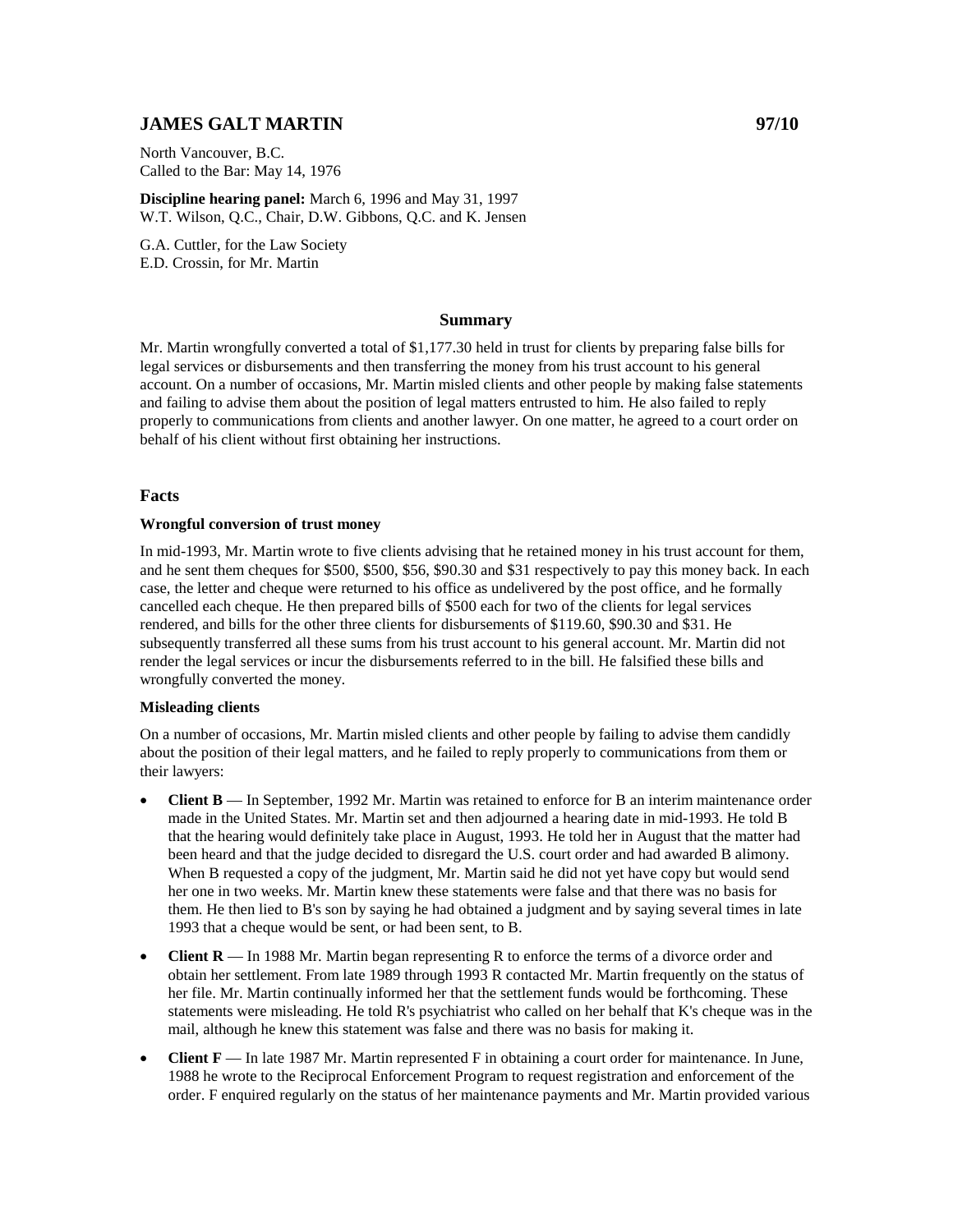explanations for the delay. In 1991 Mr. Martin told F a number of times that the cheque was in the mail. These statements were misleading.

- **Client M** Mr. Martin served as a child advocate in an application for access by the child's father (M). In the Spring of 1992 litigation between the mother and father settled. Under the settlement Mr. Martin agreed to visit the child four times a year and give reports to counsel for the mother and father. In the two years following the agreement, Mr. Martin prepared only one report and thereby breached the agreement. M attempted to contact Mr. Martin on numerous occasions, but Mr. Martin did not reply. M did make contact on one occasion in late 1992, and Mr. Martin said that he would visit the child in January, 1993, but he did not. Mr. Martin did not respond to communications from M's lawyer or his requests for a report.
- **Client KF** Mr. Martin was retained in June, 1992 to assist KF to obtain a variation order for child maintenance. KF instructed him to ascertain the financial situation of the child's mother. KF called Mr. Martin several times before the scheduled hearing date on July 13, but Mr. Martin did not return the calls. KF was unsuccessful on the application and Mr. Martin said he would immediately file an appeal. KF called the office numerous times over the next week, but Mr. Martin did not return the calls. When KF made contact and asked for the appeal to be filed, Mr. Martin said he would do that and call the client three days later, but he did not. His office later filed the appeal.
- **Client JM** In September, 1993 Mr. Martin obtained a provisional order for the support of JM's child. He told JM that he would forward the documentation to Ontario for confirmation of the order. JM tried to contact Mr. Martin on numerous occasions but was told by staff that he was out of the office. He never returned JM's messages.

### **Failing to obtain instructions**

On another file, Mr. Martin consented to a car being moved and stored pending disposition of a matrimonial proceeding, although he did not have his client's instruction to do so.

## **Decision**

The hearing panel found, and Mr. Martin admitted, that his conduct constituted professional misconduct.

# **Penalty**

The panel reviewed past discipline decisions and authorities in considering the appropriate penalty.

The panel also considered that Mr. Martin at the time of these events had a heavy workload and was suffering a breakdown in his marriage which resulted in a separation from his wife and six children.

In a letter put before the panel, a judge spoke highly of Mr. Martin and said that his representation of clients was highly professional and that he carried out his work in accordance with the highest standards of the bar in an area of law, family law, that is difficult and stressful for lawyers. The letter stated:

"... it is clear that Mr. Martin fully acknowledges that what he did was wrong and he is remorseful. Although I consider his conduct to be completely out of character, his willingness to admit his wrongdoing and to show remorse is what I would have expected of him."

Having considered all these matters, the panel ordered that Mr. Martin:

- 1. be suspended for two months;
- 2. pay a \$10,000 fine, payable over 24 months commencing two months after his return to practice;
- 3. pay costs of the discipline proceedings, payable over 24 months commencing two months after his return to practice;
- 4. implement the recommendations of a 1996 practice review;
- 5. undergo a further practice review, at the discretion of the Competency Committee, in October, 1998 (toward which he will pay a maximum of \$2,500).